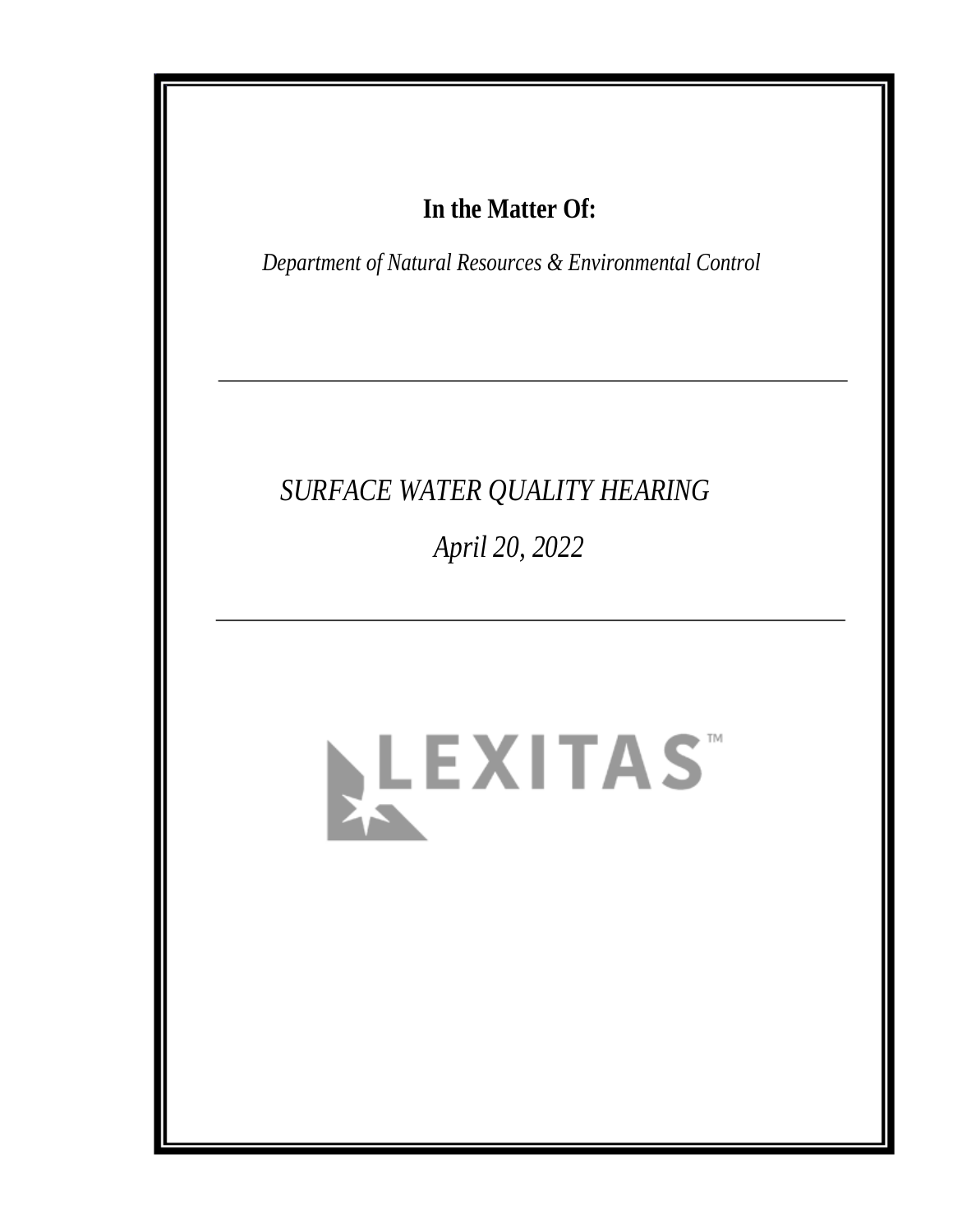| 1              | 1<br>DEPARTMENT OF NATURAL RESOURCES & ENVIRONMENTAL CONTROL                              |
|----------------|-------------------------------------------------------------------------------------------|
| $\overline{2}$ | OF THE STATE OF DELAWARE                                                                  |
| 3              |                                                                                           |
| 4              | RE: Surface Water Quality Standards<br><b>Triennial Review</b>                            |
| 5              | Docket Number 2021-R-WS-0015                                                              |
| 6              |                                                                                           |
| $\overline{7}$ | <b>Virtual Public Hearing</b><br>Dial-In Number: 1-408-418-9388                           |
| 8              | Event Number: 2332 836 9040                                                               |
| 9              | Wednesday, April 20, 2022<br>6:00 p.m.                                                    |
| 10             |                                                                                           |
| 11             |                                                                                           |
| 12             | BEFORE: Lisa Vest, Hearing Officer                                                        |
| 13             |                                                                                           |
| 14             | FOR THE DIVISION: David Wolanski, DNREC                                                   |
| 15             |                                                                                           |
| 16             |                                                                                           |
| 17             | -- Transcript of Proceedings --                                                           |
| 18             |                                                                                           |
| 19             |                                                                                           |
| 20             |                                                                                           |
| 21             | <b>WILCOX &amp; FETZER</b>                                                                |
| 22             | <b>Registered Professional Reporters</b><br>1330 King Street - Wilmington, Delaware 19801 |
|                | (302) 655-0477                                                                            |
| 24             |                                                                                           |
|                |                                                                                           |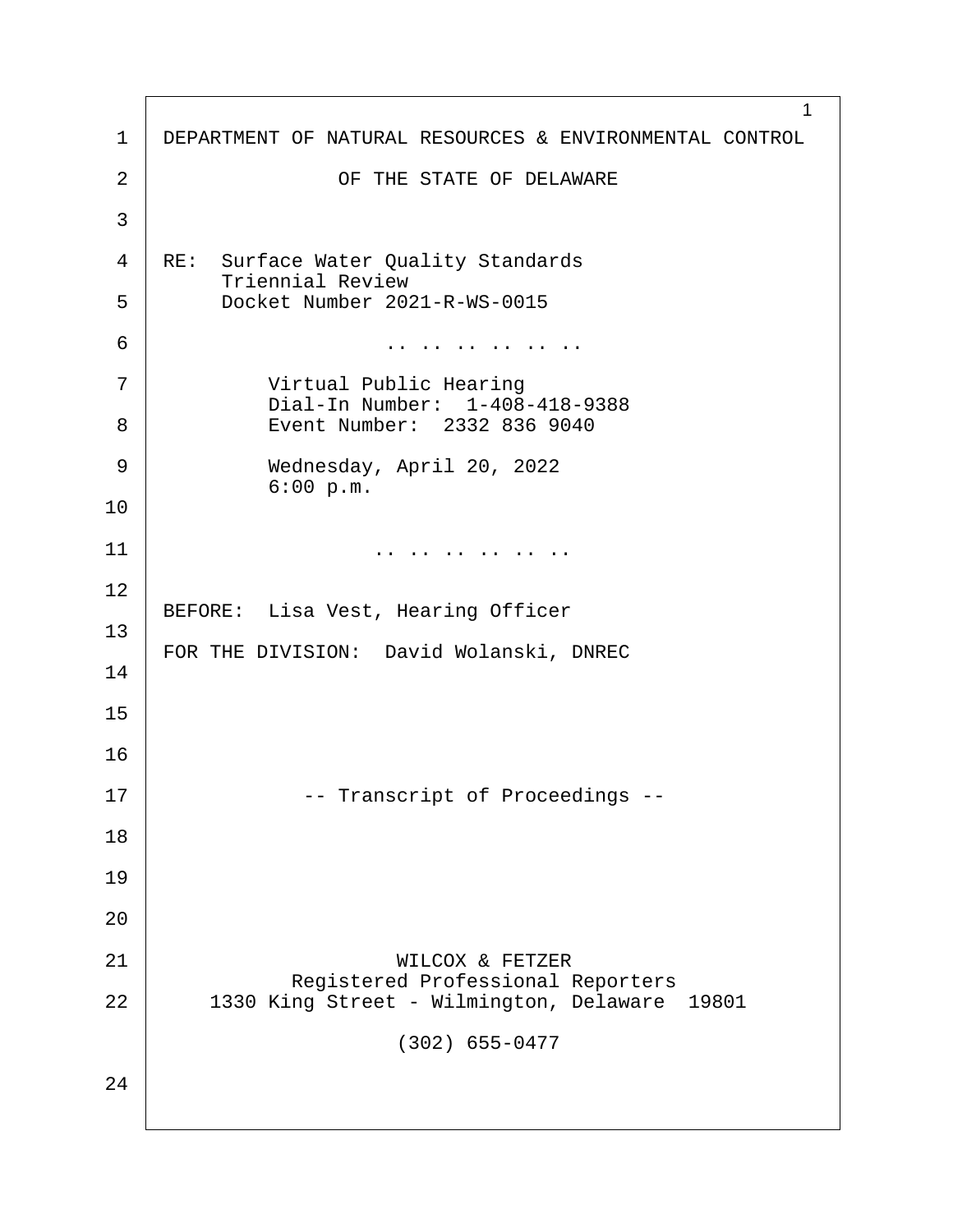| 1               | TABLE OF CONTENTS                                                       | $\overline{2}$ |
|-----------------|-------------------------------------------------------------------------|----------------|
| $\overline{2}$  | Page                                                                    |                |
| $\mathfrak{B}$  | Introduction by Ms. Vest 3                                              |                |
| 4<br>5          | Presentation by David Wolanski. 9<br>Entry of Exhibits 1 through $1314$ |                |
| $6\phantom{1}6$ | Conclusory Remarks by Ms. Vest. 14                                      |                |
| $\overline{7}$  | Certificate of Reporter 16                                              |                |
| 8               |                                                                         |                |
| $9\,$           |                                                                         |                |
| 10              |                                                                         |                |
| 11              |                                                                         |                |
| 12              |                                                                         |                |
| 13              |                                                                         |                |
| 14              |                                                                         |                |
| 15              |                                                                         |                |
| 16              |                                                                         |                |
| 17              |                                                                         |                |
| 18              |                                                                         |                |
| 19              |                                                                         |                |
| 20              |                                                                         |                |
| 21              |                                                                         |                |
| 22              |                                                                         |                |
| 23              |                                                                         |                |
| 24              |                                                                         |                |
|                 |                                                                         |                |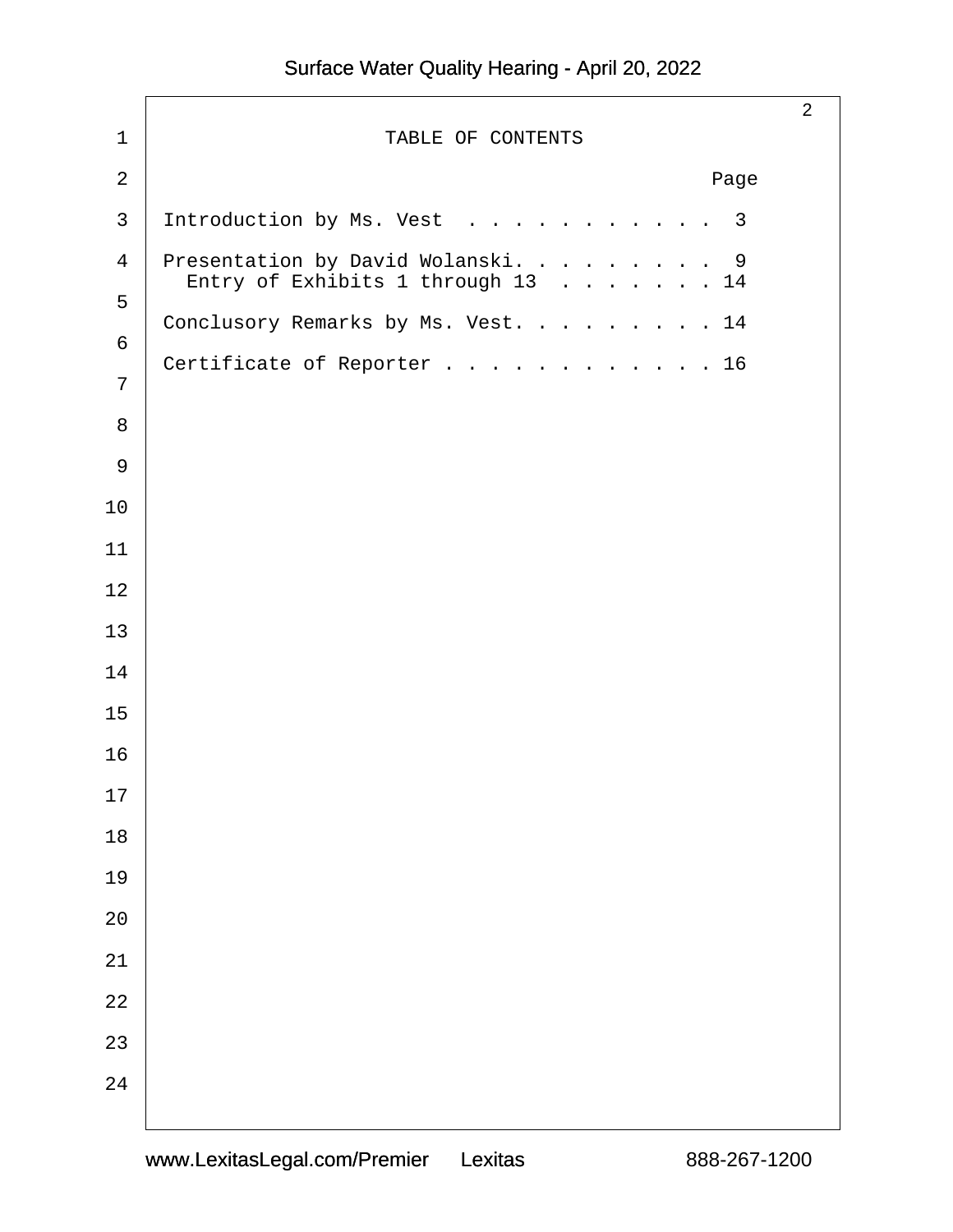<span id="page-3-0"></span>

|                  |                                               | 3 |
|------------------|-----------------------------------------------|---|
| 1                | MS. VEST: Good evening. I believe             |   |
| $\overline{2}$   | that everyone that needs to be here is        |   |
| 3                | donnected and ready, so we are going to go    |   |
| 4                | ahead and begin tonight's proceedings.        |   |
| 5                | I want to thank everybody for                 |   |
| 6                | taking the time out of their busy schedules   |   |
| $\mathbf{7}$     | to be here. The date is Wednesday, April 20,  |   |
| 8                | 2022.                                         |   |
| 9                | And we are here this evening to               |   |
| 10               | provide the virtual platform for DNREC to     |   |
| 11               | conduct its virtual public hearing on the     |   |
| 12               | pending regulatory action regarding Surface   |   |
| 13               | <b>Water Quality Standards Proposed Reg</b>   |   |
| 14               | Amendments, also known as the triennial       |   |
| 15               | review.                                       |   |
| 16               | For those that may not know me, my            |   |
| 17 <sup>17</sup> | hame is Lisa Vest, and Secretary Garvin has   |   |
| 18               | designated me to serve as the hearing officer |   |
| 19               | for tonight's proceedings.                    |   |
| 20               | <b>Pursuant to DNREC's standard</b>           |   |
| 21               | hearing protocols, this hearing is being      |   |
| 22               | conducted virtually. No one is together in    |   |
| 23               | the same room, and everyone is participating  |   |
| 24               | independently at their own respective         |   |
|                  |                                               |   |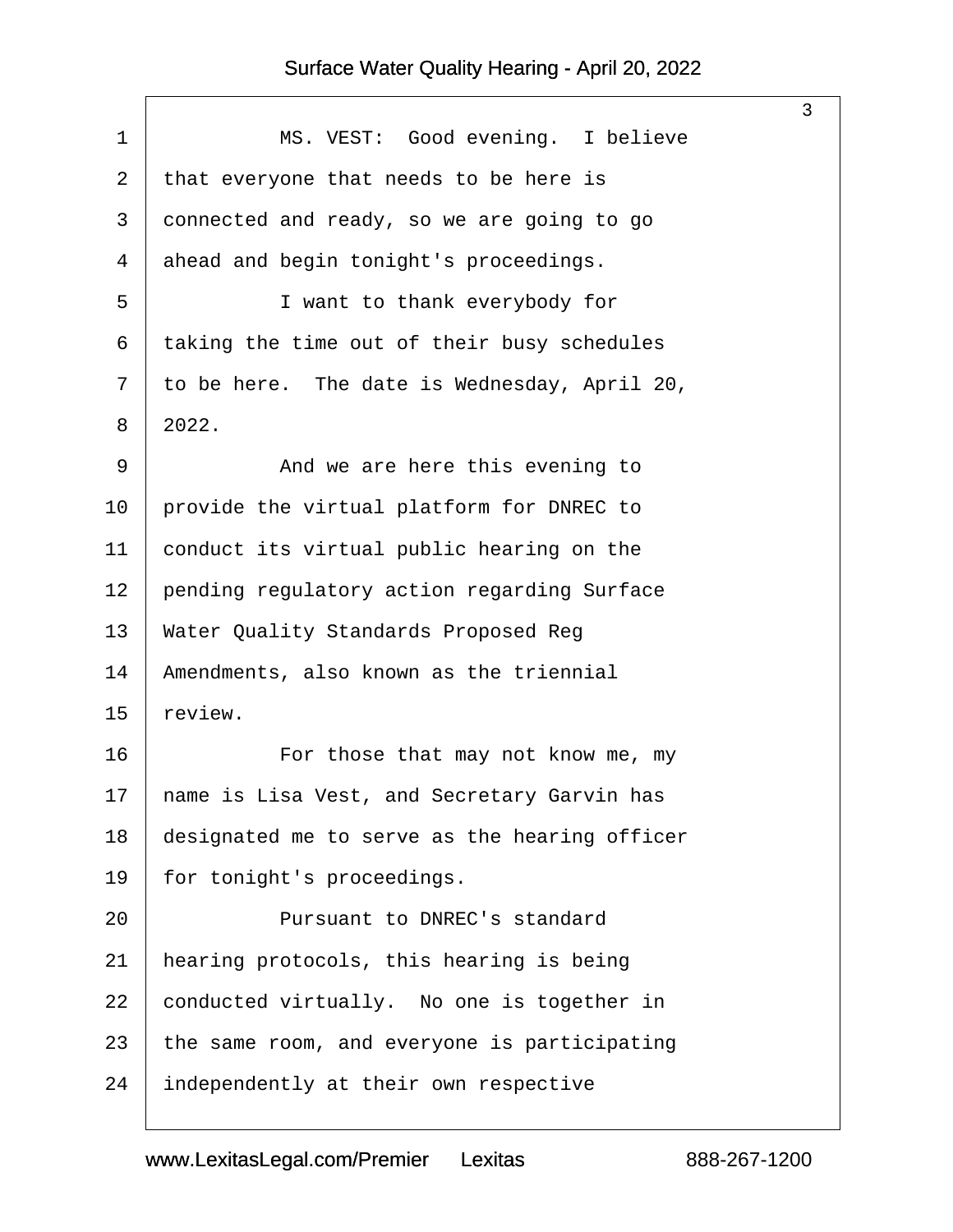<span id="page-4-0"></span>

| 1  | Ibcations.                                    |
|----|-----------------------------------------------|
| 2  | While there are no physical sign-in           |
| 3  | sheets to document attendance tonight, WebEx  |
| 4  | does generate a list of those that are        |
| 5  | virtually attending tonight, so the           |
| 6  | Department still has a record of those who    |
| 7  | have electronically attended. And, again, I   |
| 8  | thank everyone for coming.                    |
| 9  | At the conclusion of these                    |
| 10 | introductory remarks, I will be turning the   |
| 11 | hearing over to Dave Wolanski for the         |
| 12 | Department so that he may make a brief        |
| 13 | presentation for the record being generated   |
| 14 | in this matter.                               |
| 15 | There is still a court reporter who           |
| 16 | s present also at her own respective          |
| 17 | ocation, and she will prepare a verbatim      |
| 18 | transcript of the proceedings that happen     |
| 19 | onight pursuant to the statutory requirement  |
| 20 | for DNREC to do so.                           |
| 21 | And as always, that transcript will           |
| 22 | be posted on the hearing webpage dedicated to |
| 23 | this matter as soon as it has been received.  |
| 24 | Also pursuant to DNREC standard               |
|    |                                               |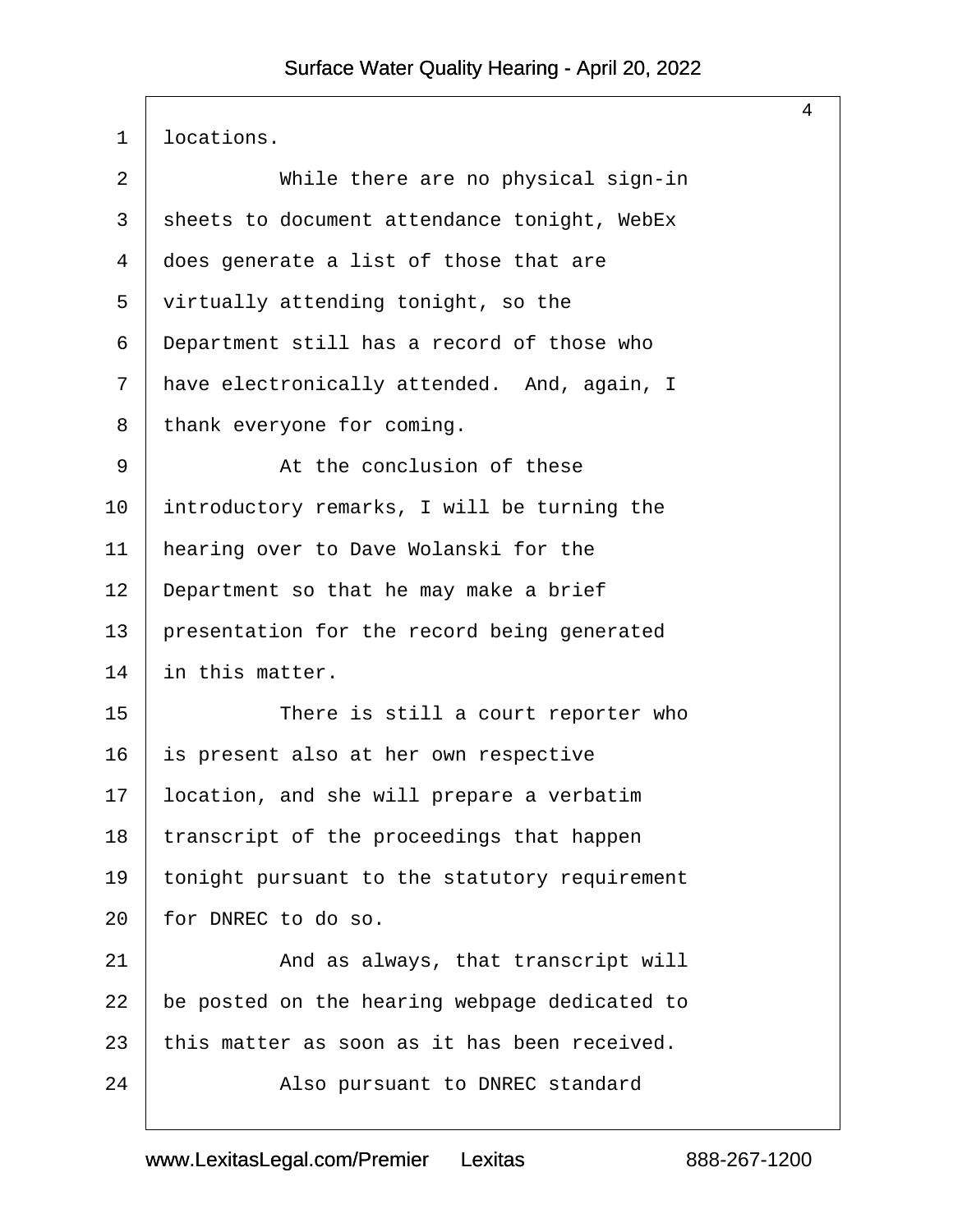<span id="page-5-0"></span>

| 1              | hearing protocols, we do have preregistration |
|----------------|-----------------------------------------------|
| $\mathbf{2}$   | required for members of the public, should    |
| 3              | they wish to offer live comment during the    |
| 4              | dourse of these hearings. Let the record      |
| 5              | reflect that no members of the public signed  |
| 6              | up and preregistered to do so tonight for     |
| $\overline{7}$ | this particular regulatory matter, so the     |
| 8              | hearing will consist of these basic parameter |
| 9              | introductory remarks and then the             |
| 10             | Department's presentation.                    |
| 11             | For the record, and for those who             |
| 12             | may view this transcript later following      |
| 13             | these proceedings tonight, I would encourage  |
| 14             | them to check out DNREC's webpage under the   |
| 15             | Administrative Law Section of DNREC's website |
| 16             | for all the detail concerning this pending    |
| 17             | egulatory action.                             |
| 18             | The presentation that Mr. Wolanski            |
| 19             | will be giving tonight, along with the        |
| 20             | exhibits and all other documentation related  |
| 21             | to this regulatory action, are posted on that |
| 22             | hearing webpage, and the public may gain a    |
| 23             | wealth of information by reviewing the same.  |
| 24             | Of course, all mechanisms                     |
|                |                                               |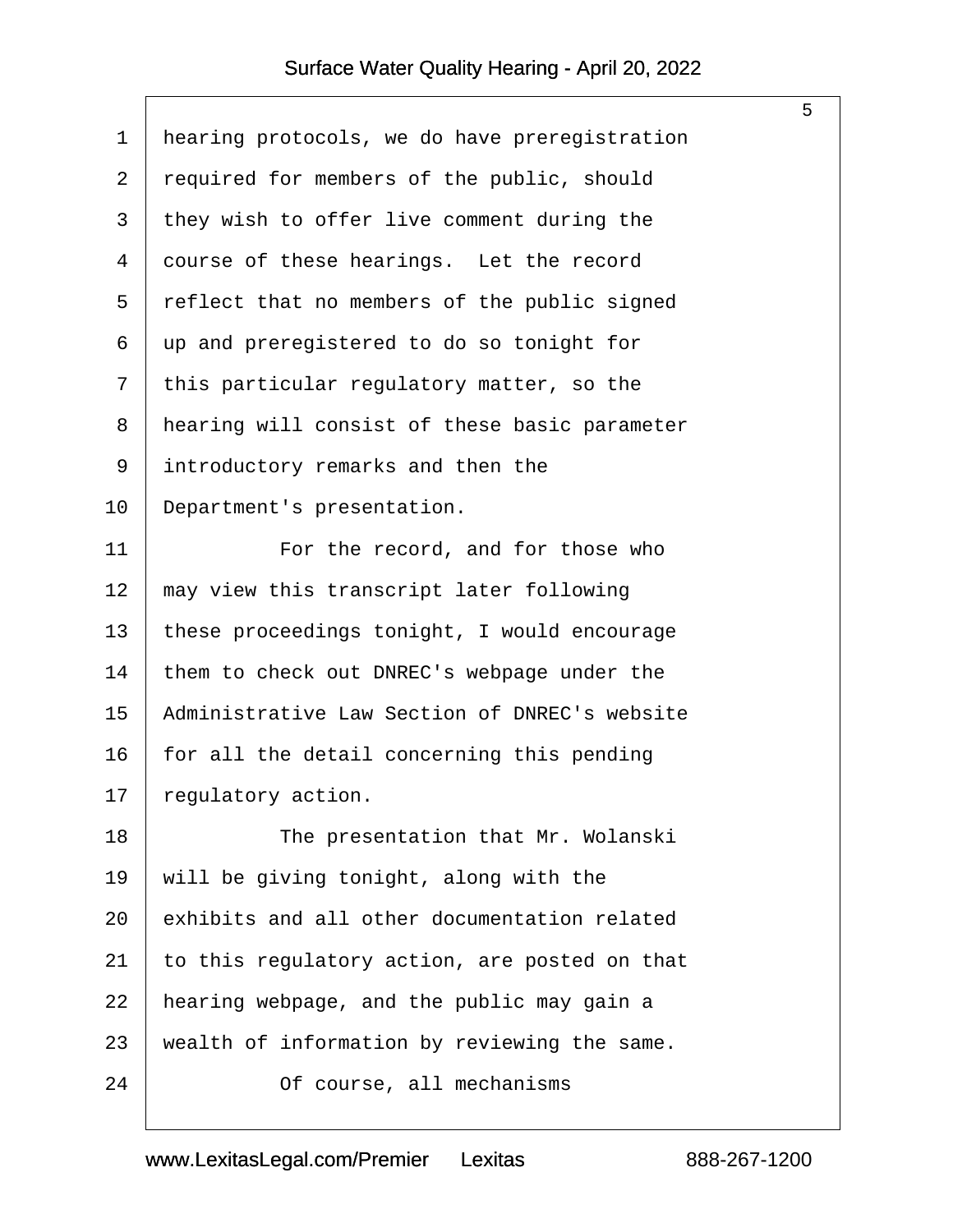<span id="page-6-0"></span>

|    |                                               | 6 |
|----|-----------------------------------------------|---|
| 1  | previously available by which to offer        |   |
| 2  | domment remain in effect. There is an         |   |
| 3  | electronic link, there is e-mail and, of      |   |
| 4  | dourse, standard USPS regular United States   |   |
| 5  | Postal Service.                               |   |
| 6  | Also for the record, please note              |   |
| 7  | that the following hearing protocols remain   |   |
| 8  | in place for all DNREC public hearings:       |   |
| 9  | 1. All comment received must be               |   |
| 10 | limited solely to the subject matter of       |   |
| 11 | tonight's hearing. All comments pertinent to  |   |
| 12 | that subject matter will be incorporated into |   |
| 13 | the record that is being generated in this    |   |
| 14 | regulatory action.                            |   |
| 15 | 2. In order to ensure that                    |   |
| 16 | everyone who wishes to offer comment for the  |   |
| 17 | Secretary's consideration is accommodated,    |   |
| 18 | the record in this matter will not close      |   |
| 19 | following the proceedings tonight but,        |   |
| 20 | ather, remain open through May 5, 2022.       |   |
| 21 | By the way, all of our DNREC                  |   |
| 22 | hearings remain open subsequent to the        |   |
| 23 | proceeding itself for at least 15 days. So    |   |
| 24 | persons wishing to comment, if they do not    |   |
|    |                                               |   |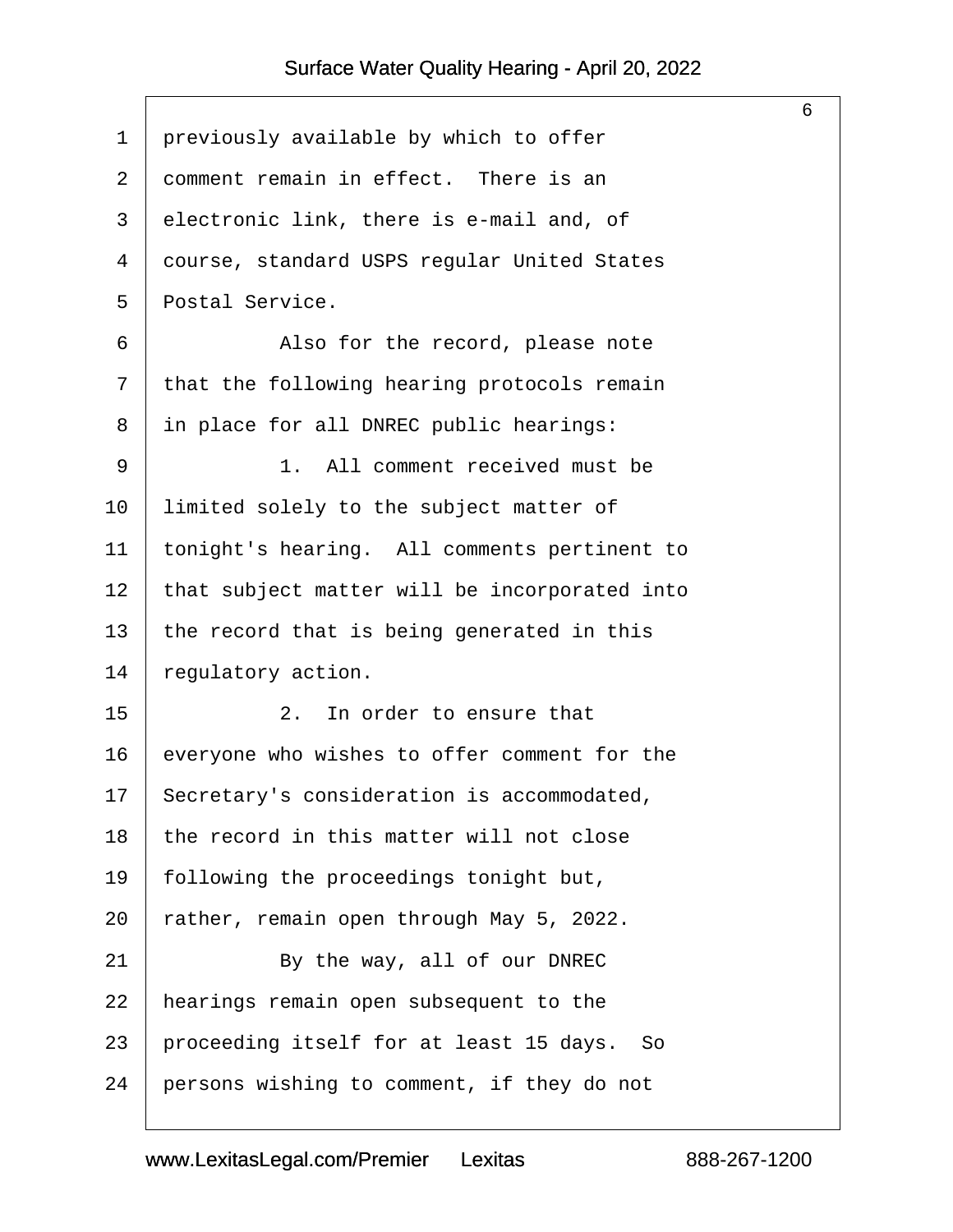<span id="page-7-0"></span>

|    |                                               | $\overline{7}$ |
|----|-----------------------------------------------|----------------|
| 1  | have the opportunity to attend virtually      |                |
| 2  | tonight, they have until May 5th to send in   |                |
| 3  | written comment, which will be incorporated   |                |
| 4  | into the record upon its receipt.             |                |
| 5  | 3. There is only one authentic                |                |
| 6  | record of the hearing tonight, and it is the  |                |
| 7  | official court reporter's verbatim            |                |
| 8  | transcript.                                   |                |
| 9  | 4: The statutory purpose of                   |                |
| 10 | tonight's hearing is to build the record with |                |
| 11 | egard to the Department's proposed actions.   |                |
| 12 | The record, which consists of the transcript  |                |
| 13 | tonight, all written comments that may be     |                |
| 14 | received between now and May 5th, all         |                |
| 15 | exhibits of the Department, and eventually    |                |
| 16 | the Hearing Officer's Report, will all be     |                |
| 17 | bundled together and reviewed by Secretary    |                |
| 18 | Garvin.                                       |                |
| 19 | The Secretary will ultimately issue           |                |
| 20 | an order following his review process, and    |                |
| 21 | that order will contain his decision on the   |                |
| 22 | matter and his reasoning therefor.            |                |
| 23 | Lastly, it is important to note               |                |
| 24 | that no decision has already been made by the |                |
|    |                                               |                |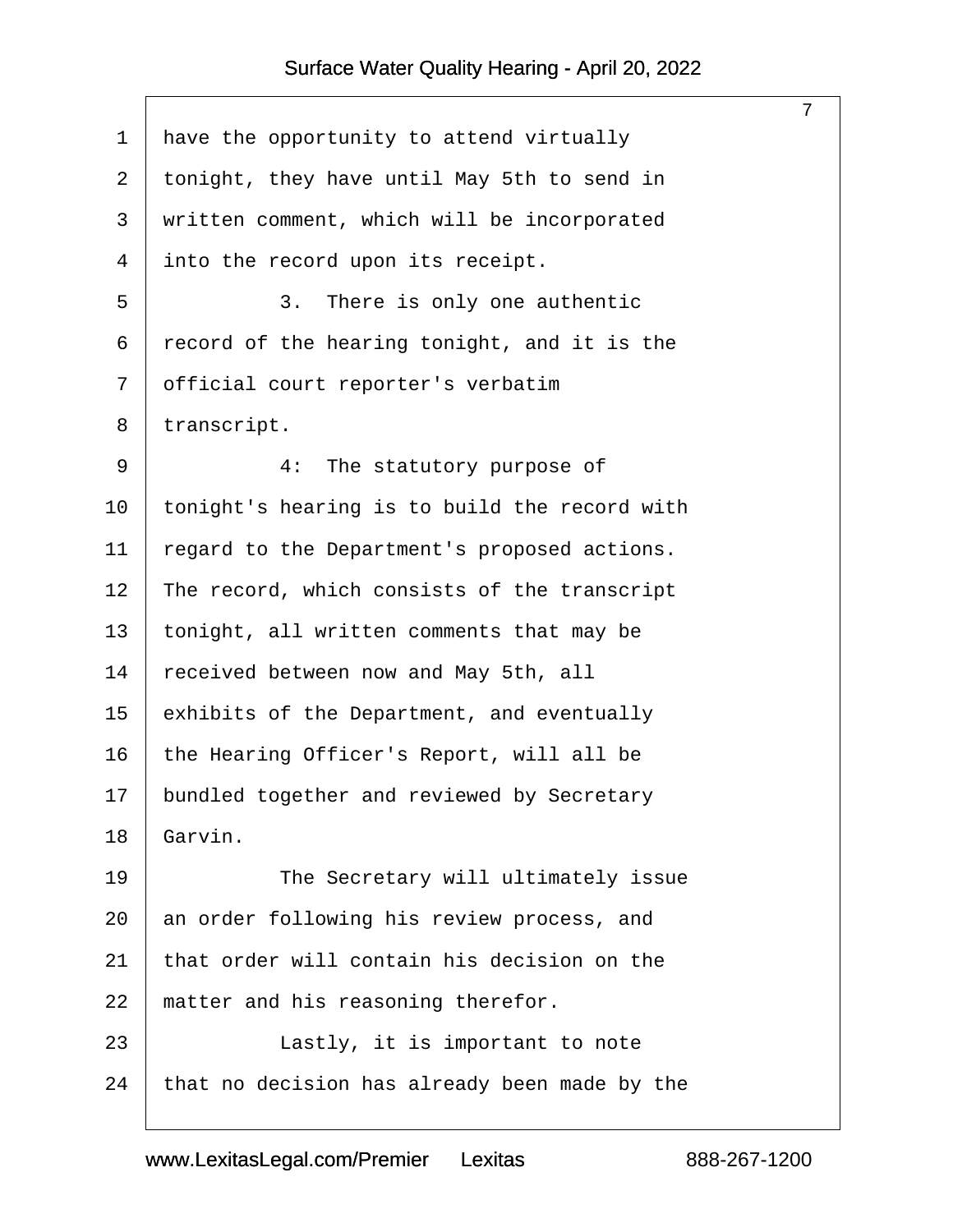- <span id="page-8-0"></span>1 Department, nor will any decision be made at
- 2 tonight's hearing, with regard to this
- 3 pending regulatory action.
- 4 | With regard to written comments,
- 5 they may be submitted through the comment
- 6 form link on the hearing webpage, via e-mail
- 7 to DNRECHearingComments@Delaware.gov, or via
- 8 the United States Postal Service at the
- 9 physical address for DNREC indicated on
- 10 bither the hearing page and the public
- 11 hotices that have previously been issued in
- 12 this matter.
- 13 **I It should be noted that written**
- 14 comment to DNREC may not be submitted using
- 15 social media platforms such as Twitter,
- 16 Facebook, YouTube, or standardized text

17  *messaging.* 

- 18 **Please remember that all comment,**
- 19 whether it is received through the United
- 20 States Postal Service or via any of the
- 21 electronic mechanisms noted just now, as long
- 22 as it is received by the Department on or
- 23 before May 5, 2022, will all bear the exact
- 24 same weight, and all will be considered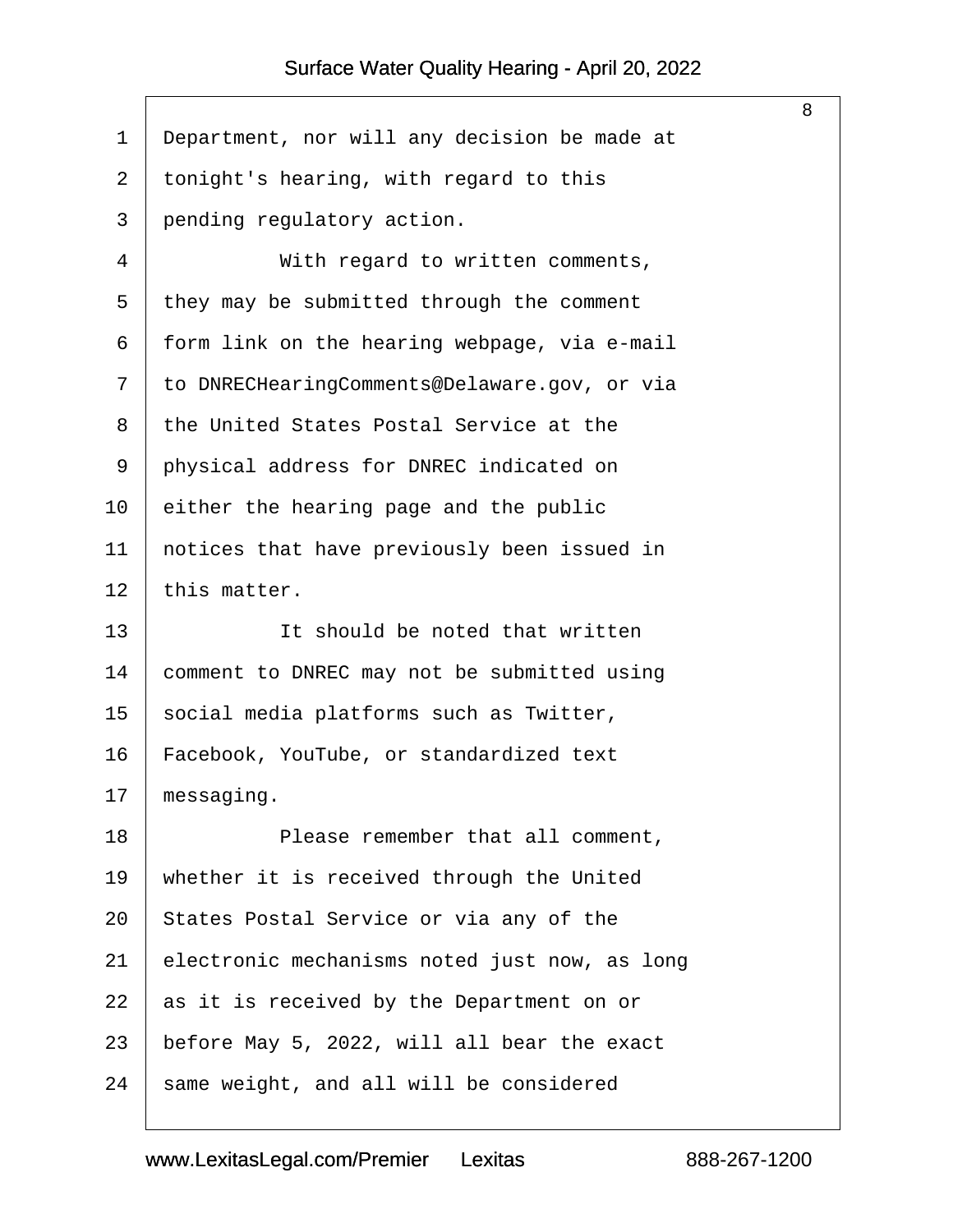<span id="page-9-0"></span>

| 1  | equally by Secretary Garvin prior to his      |
|----|-----------------------------------------------|
| 2  | making a final decision in this matter.       |
| 3  | The ultimate decision regarding               |
| 4  | this regulatory action is, again, made by     |
| 5  | Secretary Garvin. And this hearing tonight    |
| 6  | acts as a formal mechanism to enable the      |
| 7  | Department to thoroughly vet this proposed    |
| 8  | matter to the public and then to let the      |
| 9  | public know the various ways by which comment |
| 10 | can be submitted for the Secretary's          |
| 11 | consideration, should the public wish to do   |
| 12 | \$0.                                          |
| 13 | That being said, I am going to turn           |
| 14 | the microphone over to Dave Wolanski, who is  |
| 15 | the Department's representative. And, Dave,   |
| 16 | believe you have a brief presentation, so     |
| 17 | you may proceed when ready.                   |
| 18 | MR. WOLANSKI: Thank you, Lisa. I              |
| 19 | do have a presentation. The agenda is on the  |
| 20 | screen now. I'm going to introduce myself.    |
| 21 | 'm David Wolanski. I'm an Environmental       |
| 22 | Scientist with DNREC. I'm a Water Quality     |
| 23 | Standards Coordinator.                        |
| 24 | I will briefly cover the                      |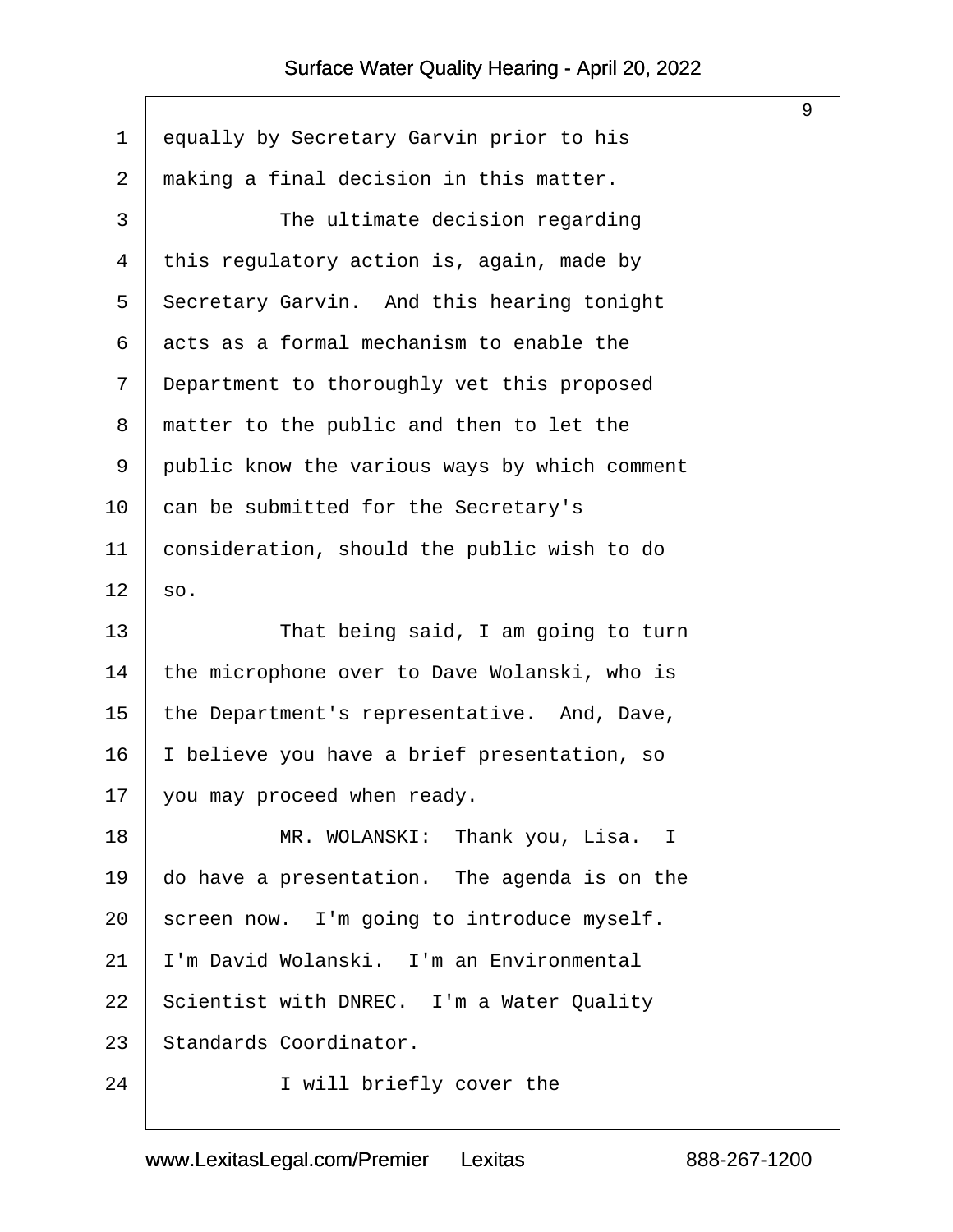<span id="page-10-0"></span>

|                |                                               | 10 |
|----------------|-----------------------------------------------|----|
| 1              | promulgation schedule as we expect it to go   |    |
| $\overline{2}$ | durrently. That's subject to change based on  |    |
| 3              | any possible comments or changes the          |    |
| 4              | Department needs.                             |    |
| 5              | We will talk about the current                |    |
| 6              | water quality standards, the proposed         |    |
| $\overline{7}$ | standards.                                    |    |
| 8              | There are 13 exhibits that we will            |    |
| 9              | want to put into the record. And we will be   |    |
| 10             | taking public comments.                       |    |
| 11             | So the promulgation schedule: We              |    |
| 12             | published the proposed regulation March 1st   |    |
| 13             | in the Delaware Register. We did legal        |    |
| 14             | hotice on March 9th. We are doing the public  |    |
| 15             | hearing tonight. As Lisa said, the record     |    |
| 16             | closes on May 5th of 2022.                    |    |
| 17             | If everything goes as anticipated             |    |
| 18             | and there aren't significant delays, we       |    |
| 19             | expect to or we anticipate final regulations  |    |
| 20             | to be published in the July 1st register, and |    |
| 21             | then the new regulations would take place --  |    |
| 22             | they would be effective July 11th of 2022.    |    |
| 23             | The current water quality standards           |    |
| 24             | were last updated in 2017. And to match the   |    |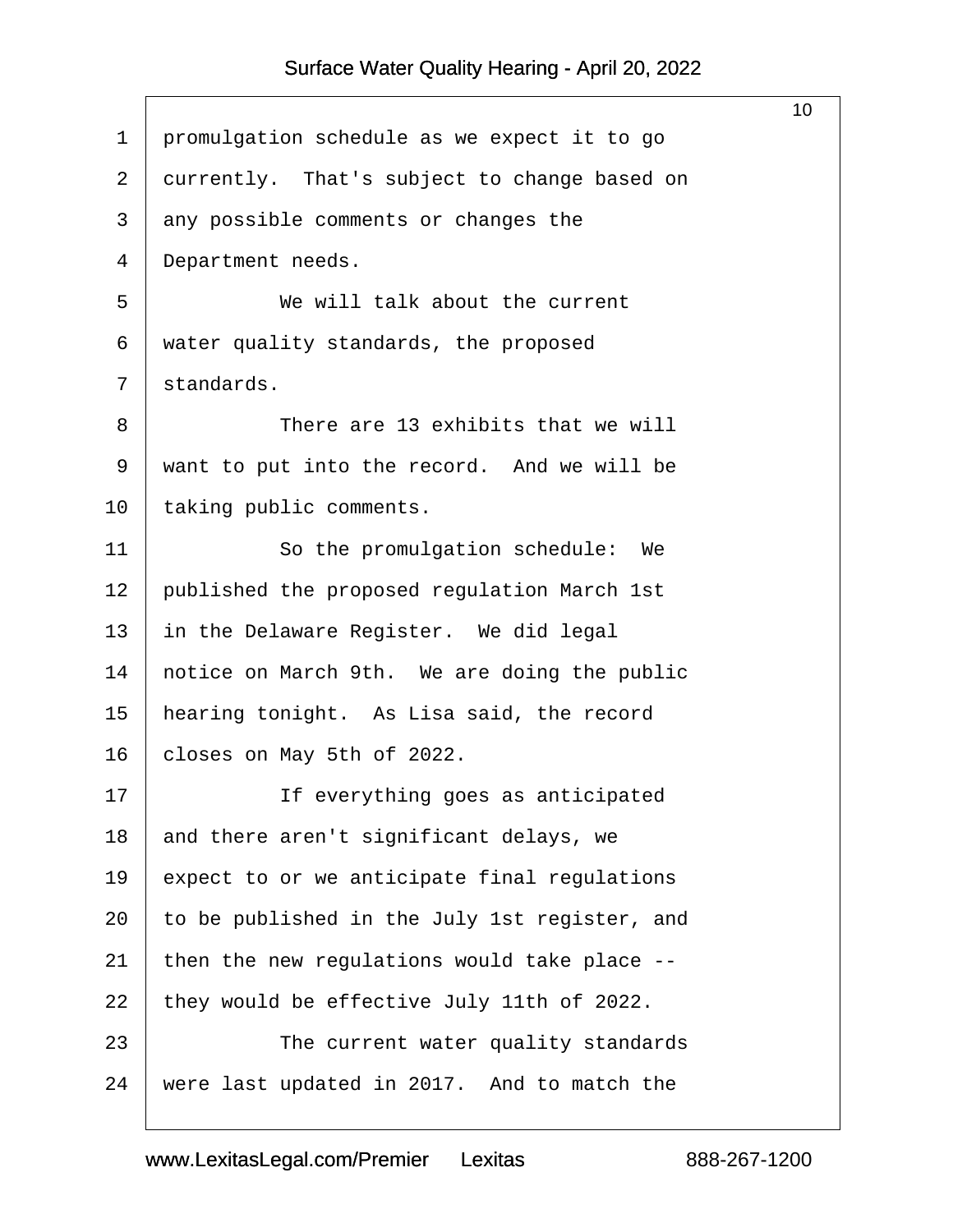$\Gamma$ 

<span id="page-11-0"></span>

|    |                                              | 11 |
|----|----------------------------------------------|----|
| 1  | Clean Water Act goals, our water quality     |    |
| 2  | standards are established to restore and     |    |
| 3  | maintain the chemical, physical, and         |    |
| 4  | biological integrity of Delaware waters.     |    |
| 5  | The standards set designated uses,           |    |
| 6  | and they have the criteria to protect them.  |    |
| 7  | There are anti-degradation requirements, and |    |
| 8  | then there are some general policies within  |    |
| 9  | the regulation.                              |    |
| 10 | The proposed regulation has                  |    |
| 11 | significant updates for human health         |    |
| 12 | criteria. It's based on updated              |    |
| 13 | ecommendations by EPA.                       |    |
| 14 | So a new table of 116 pollutants             |    |
| 15 | has been offered. Criteria were reduced for  |    |
| 16 | 64 pollutants in alignment with EPA          |    |
| 17 | recommendations. They were higher for 13     |    |
| 18 | pollutants and unchanged for 20 pollutants.  |    |
| 19 | And, additionally, the Department            |    |
| 20 | has anticipated adding ten new pollutants in |    |
| 21 | accordance with EPA recommended criteria.    |    |
| 22 | There are other ways that we try to          |    |
| 23 | align the criteria to more closely match EPA |    |
| 24 | ecommended criteria. We have proposed        |    |
|    |                                              |    |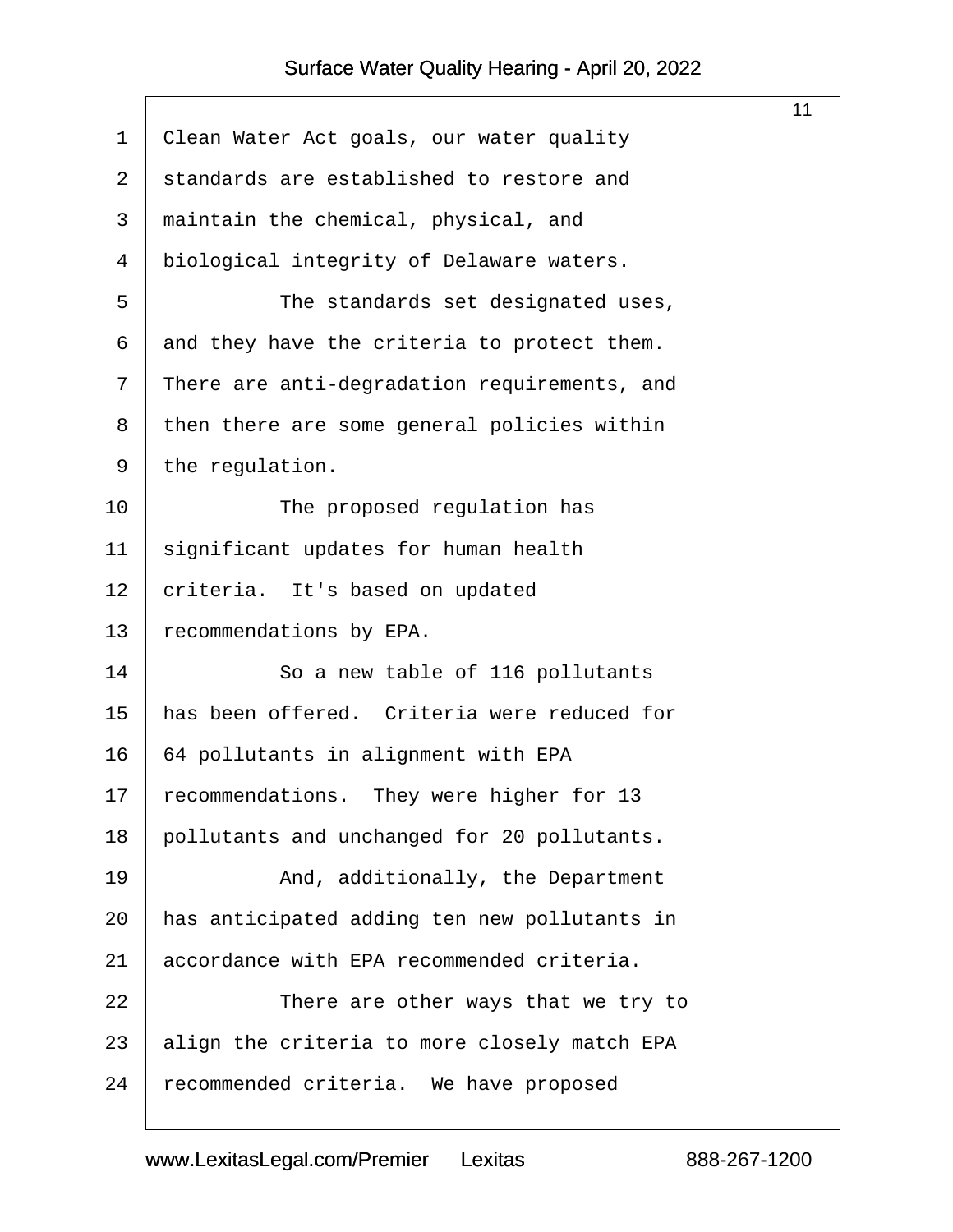<span id="page-12-0"></span>

|              |                                                 | 12 |
|--------------|-------------------------------------------------|----|
| 1            | changing some of the names for chemicals that   |    |
| $\mathbf{2}$ | have multiple names to match the EPA            |    |
| 3            | recommended criteria.                           |    |
| 4            | And we have dropped some human                  |    |
| 5            | health criteria that are not an EPA             |    |
| 6            | recommended criteria currently, or we propose   |    |
| 7            | doing that.                                     |    |
| 8            | We are proposing to adopt the                   |    |
| 9            | recommended aquatic life criteria for           |    |
| 10           | Ammonia, Cadmium, and Nonyphenol that would     |    |
| 11           | match EPA recommendations.                      |    |
| 12           | There is a difference between the               |    |
| 13           | proposed regulation in the March 1st register   |    |
| 14           | than what we will propose as a final            |    |
| 15           | regulation. There is seven instances where      |    |
| 16           | there was a clerical error, and the incorrect   |    |
|              | 17 sections were referenced. We consider that a |    |
| 18           | minor change.                                   |    |
| 19           | We have 13 exhibits. I will not                 |    |
| 20           | read them out.                                  |    |
| 21           | For the proposed changes, basically             |    |
| 22           | we are matching the legal requirements for      |    |
| 23           | EPA and DNREC and showing the history of what   |    |
| 24           | the Department has done to outreach to our      |    |
|              |                                                 |    |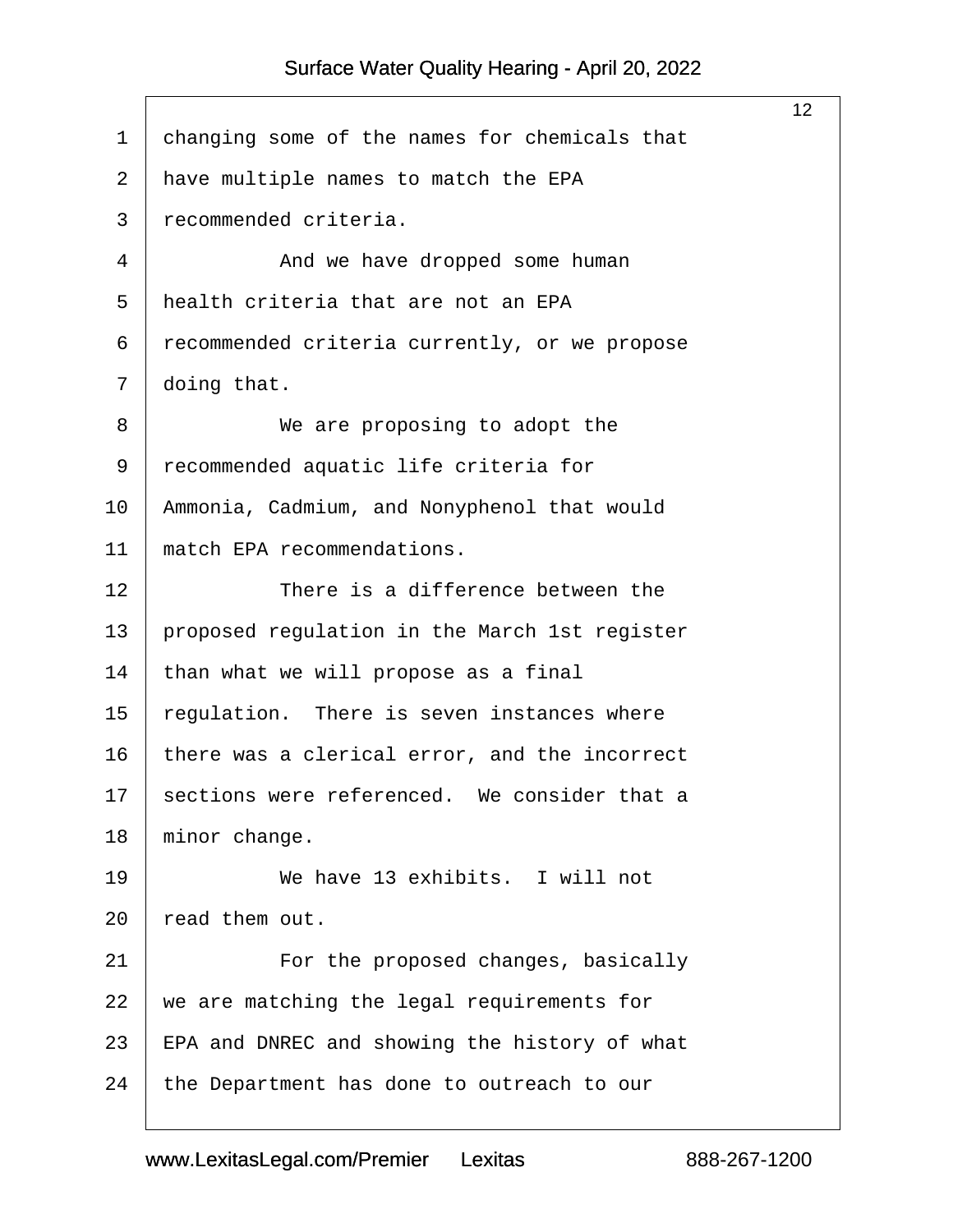<span id="page-13-0"></span>

| $\mathbf 1$    | stakeholders.                                |
|----------------|----------------------------------------------|
| $\overline{2}$ | We have some copies of the EPA               |
| 3              | recommended criteria. There is a copy of     |
| 4              | this presentation and then affidavits for    |
| 5              | legal ads.                                   |
| 6              | MS. VEST: Okay. Does that                    |
| 7              | donclude the Department's presentation?      |
| 8              | MR. WOLANSKI: That does. Thank               |
| 9              | you.                                         |
| 10             | MS. VEST: Okay. Thank you, Dave.             |
| 11             | Just a little bookkeeping to ensure          |
| 12             | that the record is clear: The Department is  |
| 13             | proposing 13 exhibits to be entered into the |
| 14             | formal hearing record being generated. Are   |
| 15             | the 13 exhibits the same as those proposed   |
| 16             | and posted on the hearing webpage, Dave?     |
| 17             | MR. WOLANSKI: Yes, ma'am.                    |
| 18             | MS. VEST: And with the exception             |
| 19             | of the correction of the clerical error,     |
| 20             | which has already been done on the webpage,  |
| 21             | have any other changes been made or have the |
| 22             | exhibits been altered in any way, other than |
| 23             | what's been mentioned, since their posting?  |
| 24             | MR. WOLANSKI: No, ma'am.                     |
|                |                                              |

 $\mathsf{I}$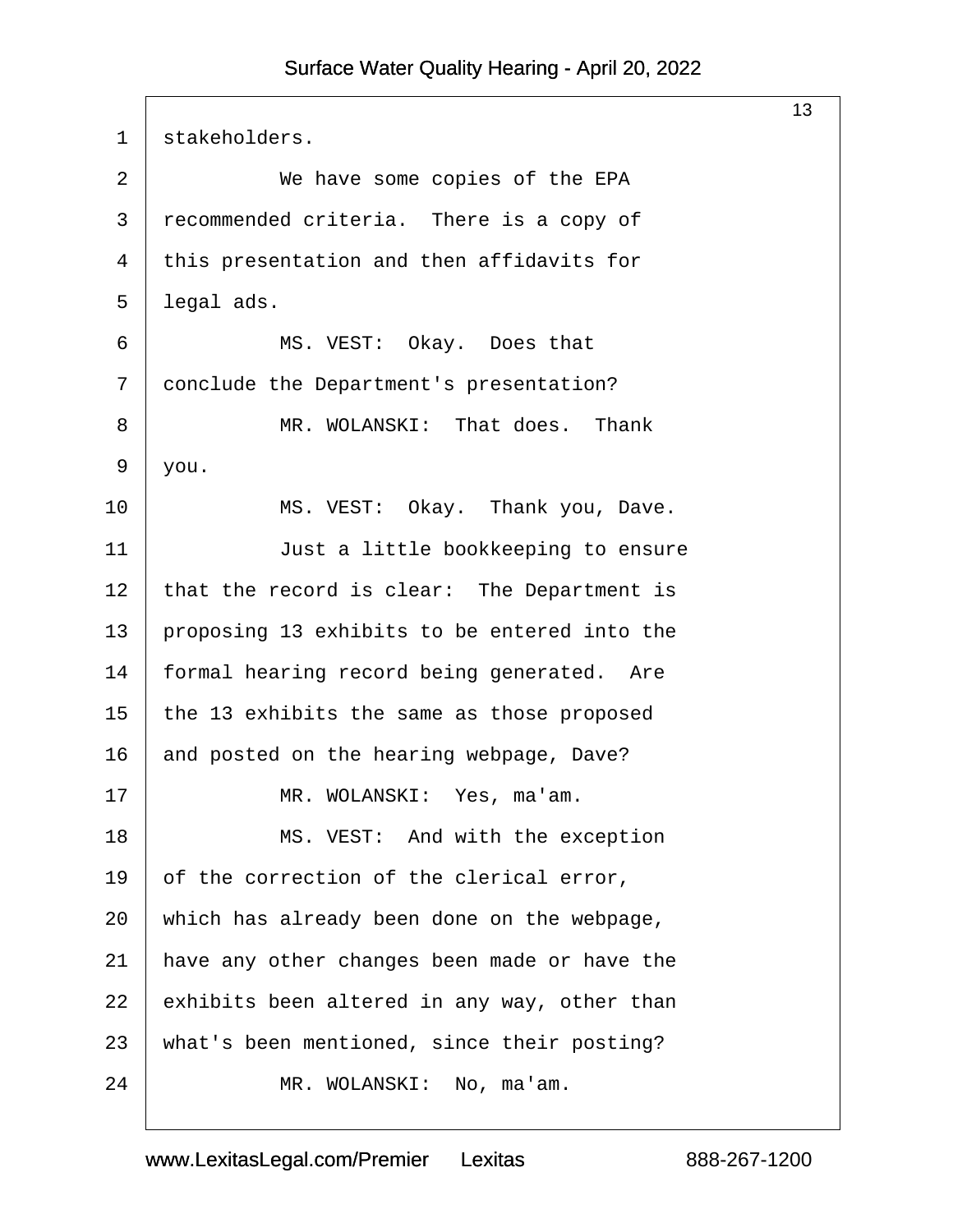|                |                                               | 14 |
|----------------|-----------------------------------------------|----|
| 1              | MS. VEST: Okay. Let the record                |    |
| 2              | reflect that DNREC proposed Exhibits 1        |    |
| 3              | through 13 are hereby entered into the formal |    |
| 4              | hearing record generated in this matter.      |    |
| 5              | I assume the Department has no                |    |
| 6              | further comments it wishes to make at this    |    |
| $\overline{7}$ | time?                                         |    |
| 8              | MR. WOLANSKI: That's correct.                 |    |
| 9              | MS. VEST: Okay. Thank you, Dave.              |    |
| 10             | At this point in our hearings we              |    |
| 11             | would normally now turn to any members of the |    |
| 12             | public who had preregistered and wish to      |    |
| 13             | comment.                                      |    |
| 14             | As I noted at the beginning of                |    |
| 15             | these proceedings, we did not have any        |    |
| 16             | persons preregistered for tonight's event, so |    |
| 17             | we are going to now move to conclude these    |    |
| 18             | proceedings at this time.                     |    |
| 19             | As previously noted, the hearing              |    |
| 20             | ecord will remain open through May 5, 2022    |    |
| 21             | so that any members of the public who wish to |    |
| 22             | offer comment for the Secretary's             |    |
| 23             | consideration may certainly be able to do so  |    |
| 24             | over the next 15 days.                        |    |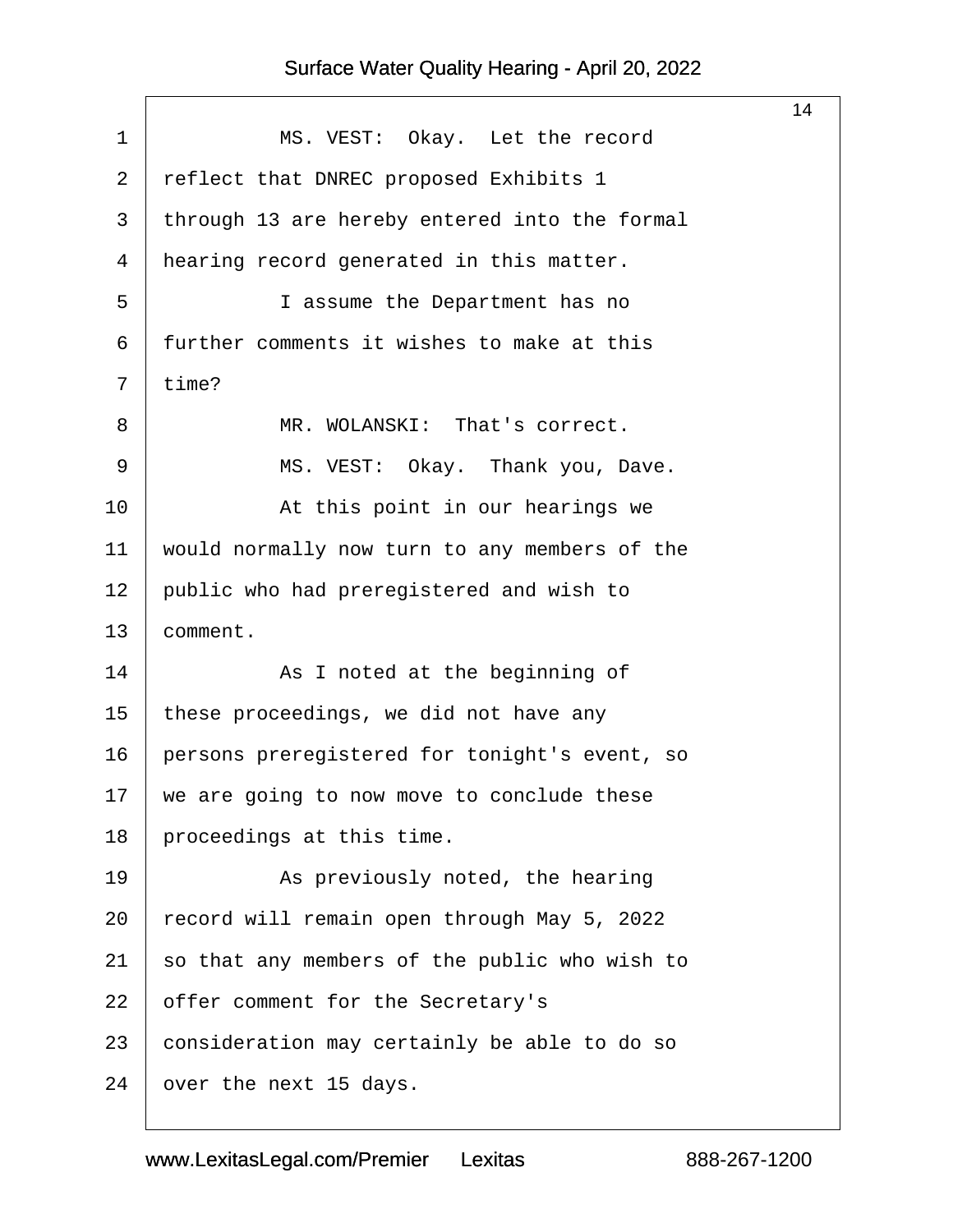|                |                                               | 15 |
|----------------|-----------------------------------------------|----|
| 1              | Again, whether comments come in               |    |
| $\overline{2}$ | writing, by the United States Postal Service, |    |
| 3              | whether they come electronically by the       |    |
| 4              | mechanisms I mentioned before, or if they had |    |
| 5              | dome in live tonight during the course and    |    |
| 6              | scope of tonight's hearing, all comments      |    |
| $\overline{7}$ | received bear the same weight, and all will   |    |
| 8              | be incorporated into the hearing record       |    |
| 9              | generated.                                    |    |
| 10             | Again, I want to thank everybody              |    |
| 11             | for taking their time to join us tonight.     |    |
| 12             | This meeting is adjourned. Thank you.         |    |
| 13             | (Concluded at 6:10 p.m.)                      |    |
| 14             |                                               |    |
| 15             |                                               |    |
| 16             |                                               |    |
| 17             |                                               |    |
| 18             |                                               |    |
| 19             |                                               |    |
| 20             |                                               |    |
| 21             |                                               |    |
| 22             |                                               |    |
| 23             |                                               |    |
| 24             |                                               |    |
|                |                                               |    |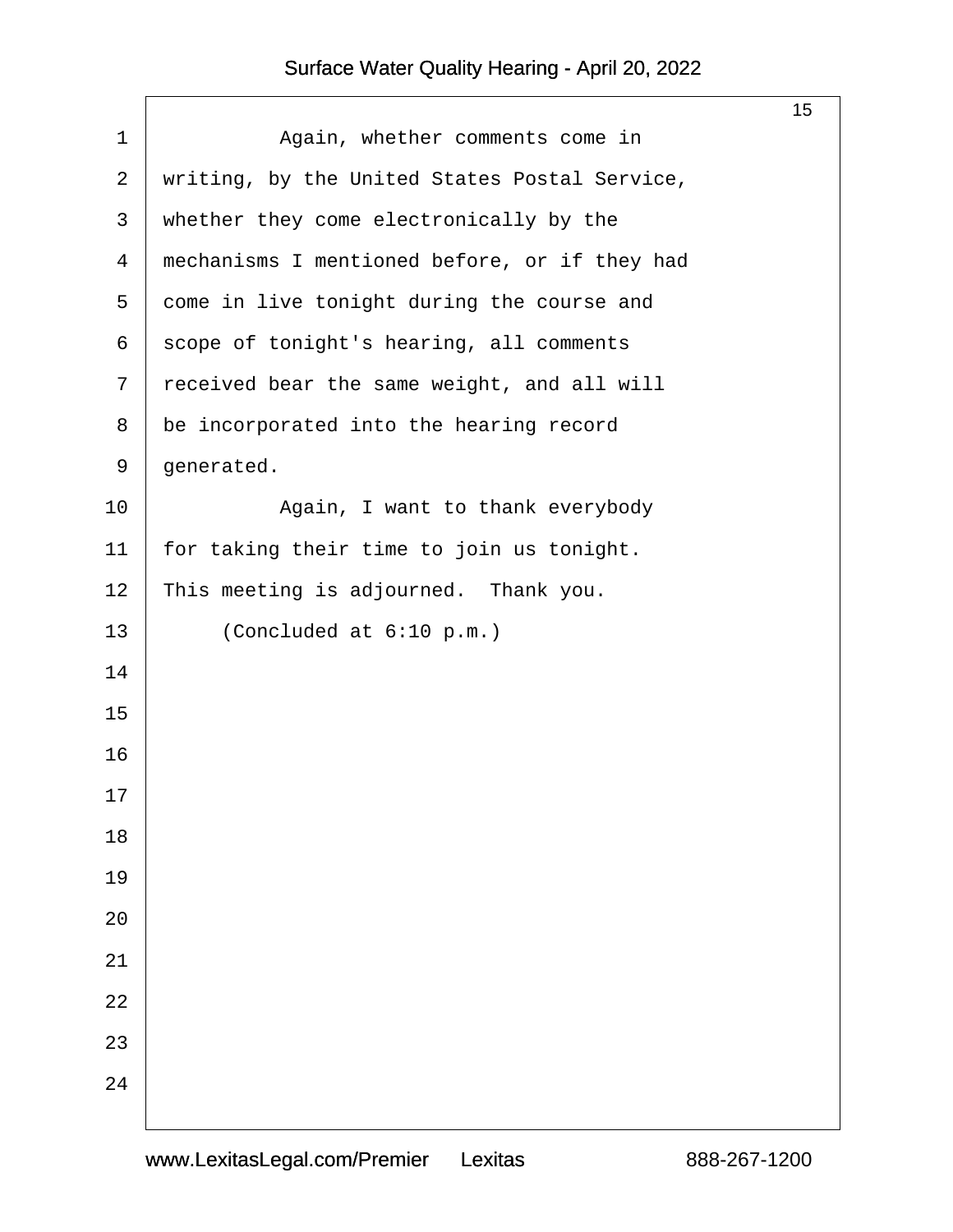|                |                                                               | 16 |
|----------------|---------------------------------------------------------------|----|
| 1              | <b>CERTIFICATE</b>                                            |    |
| $\overline{2}$ | I, Lorena J. Hartnett, a Notary Public and                    |    |
| 3              | Registered Professional Reporter, do hereby certify           |    |
| 4              | that the foregoing is an accurate and complete                |    |
| 5              | transcription of the proceeding held at the time and          |    |
| 6              | place stated herein, and that the said proceeding             |    |
| 7              | was recorded by me and then reduced to typewriting            |    |
| 8              | under my direction, and constitutes a true record of          |    |
| 9              | the testimony given by said witnesses.                        |    |
| 10             | I further certify that I am not a relative,                   |    |
| 11             | employee, or attorney of any of the parties or a              |    |
| 12             | elative or employee of either counsel, and that I             |    |
| 13             | am in no way interested directly or indirectly in             |    |
| 14             | this action.                                                  |    |
| 15             | IN WITNESS WHEREOF, I have hereunto set my                    |    |
| 16             | hand and affixed my seal of office on this 25th day           |    |
|                | 17 <b>bf</b> April 2022.                                      |    |
| 18             |                                                               |    |
| 19             |                                                               |    |
| 20             |                                                               |    |
| 21             |                                                               |    |
| 22             |                                                               |    |
| 23             | Lorena J. Hartnett<br><b>Registered Professional Reporter</b> |    |
| 24             |                                                               |    |
|                |                                                               |    |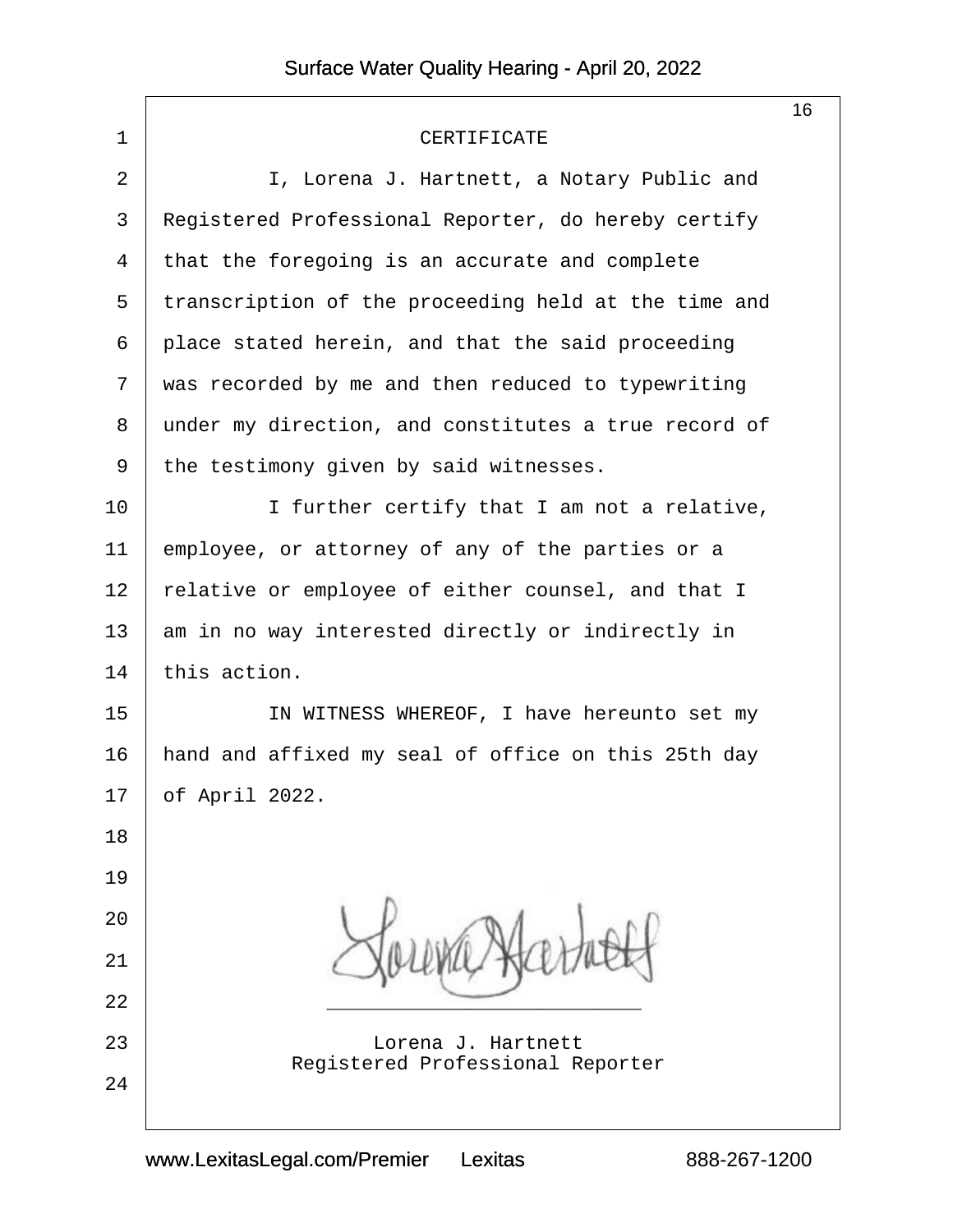|                                  | actions 7:11            | bundled 7:17                                    |
|----------------------------------|-------------------------|-------------------------------------------------|
| 1                                | acts 9:6                | busy $3:6$                                      |
| 16:9                             | adding 11:20            |                                                 |
| 116 11:14                        | additionally 11:19      | $\mathbf{C}$                                    |
| 11th 10:22                       | address 8:9             | Cadmium 12:10                                   |
| 13 10:8 11:17 12:19 13:13,15     | Administrative 5:15     | change 10:2 12:18                               |
| 15 6:23                          | adopt 12:8              | changing 12:1                                   |
| 1st 10:12,20 12:13               | ads 13:5                | check $5:14$                                    |
|                                  | affidavits 13:4         | chemical 11:3                                   |
| $\mathbf{2}$                     | agenda 9:19             | chemicals 12:1                                  |
| 2 6:15                           | ahead 3:4               | <b>Clean 11:1</b>                               |
| 20 3:7 11:18                     | align $11:23$           | clear 13:12                                     |
| 2017 10:24                       | alignment 11:16         | clerical 12:16 13:19                            |
| 2022 3:8 6:20 8:23 10:16,22      | altered 13:22           | $close$ 6:18                                    |
|                                  | Amendments 3:14         | closely 11:23                                   |
| 3                                | Ammonia 12:10           | <b>closes</b> 10:16                             |
| 37:5                             | anti-degradation 11:7   | comment 5:3 6:2,9,16,24 7:3 8:5,14<br>18 9:9    |
|                                  | anticipate 10:19        | comments 6:11 7:13 8:4 10:3,10                  |
| 4                                | anticipated 10:17 11:20 | conclude 13:7                                   |
| 4 7:9                            | April 3:7               | conclusion 4:9                                  |
|                                  | aquatic 12:9            | conduct 3:11                                    |
| 5                                | attend 7:1              | conducted 3:22                                  |
| 5 6:20 8:23                      | attendance 4:3          | connected 3:3                                   |
| 5th 7:2,14 10:16                 | attended 4:7            | consideration 6:17 9:11                         |
|                                  | attending 4:5           | considered 8:24                                 |
| 6                                | authentic 7:5           | consist 5:8                                     |
| 64 11:16                         | B                       | consists 7:12                                   |
|                                  |                         | Coordinator 9:23                                |
| 9                                | <b>based</b> 10:2 11:12 |                                                 |
|                                  | basic 5:8               | copies 13:2                                     |
| 9th 10:14                        | basically 12:21         | copy 13:3                                       |
| A                                | bear $8:23$             | correction 13:19                                |
|                                  | begin $3:4$             | court 4:15 7:7                                  |
| accommodated 6:17                | biological 11:4         | cover 9:24                                      |
| accordance 11:21                 | bookkeeping 13:11       | criteria 11:6,12,15,21,23,24 12:3,5,6<br>9 13:3 |
| <b>Act 11:1</b>                  | briefly 9:24            | current 10:5,23                                 |
| action 3:12 5:17,21 6:14 8:3 9:4 | <b>build</b> 7:10       |                                                 |

Lexitas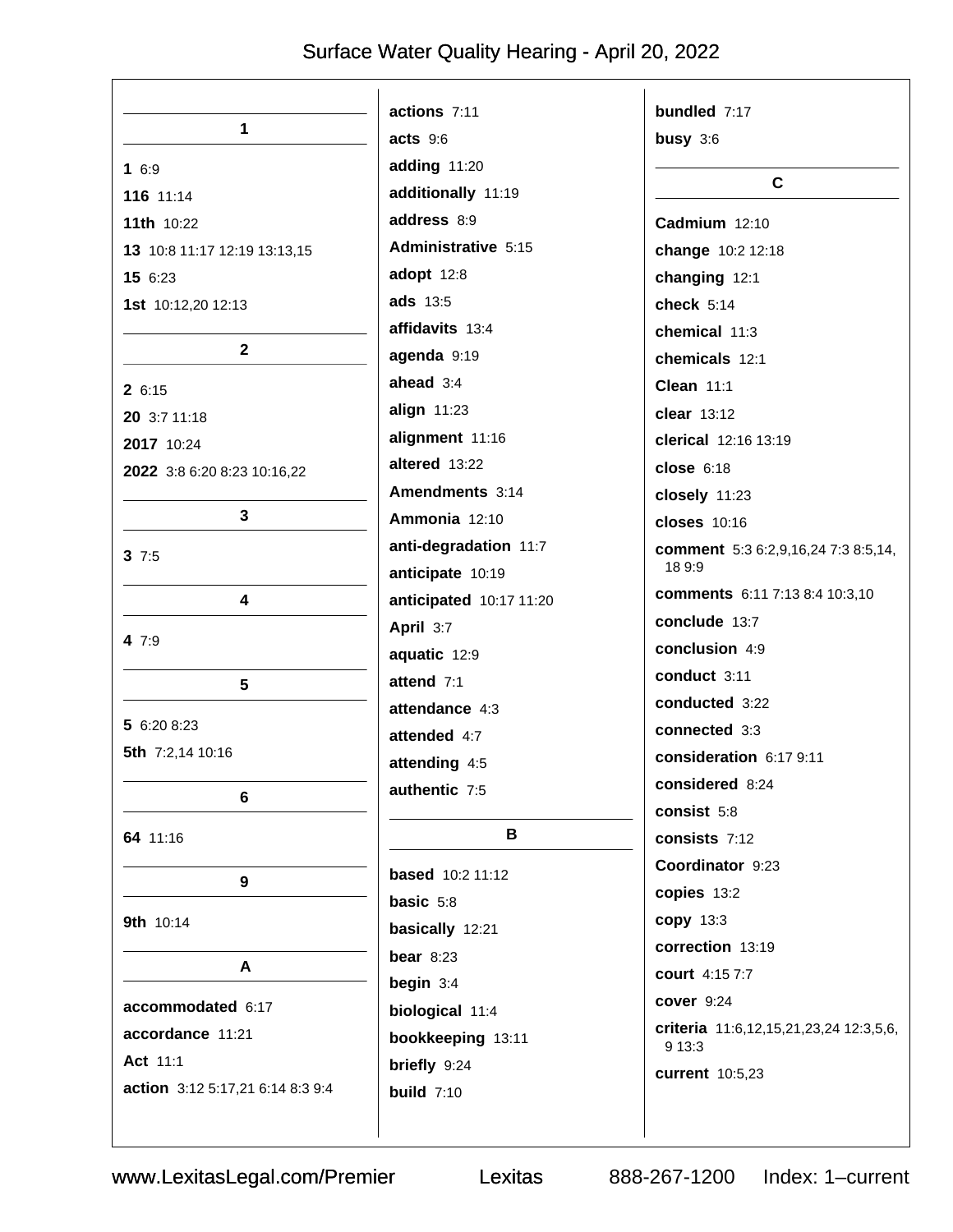| D                                                           | equally 9:1<br>error 12:16 13:19                | L                                        |
|-------------------------------------------------------------|-------------------------------------------------|------------------------------------------|
|                                                             | established 11:2                                |                                          |
| date $3:7$                                                  | evening 3:1,9                                   | important 7:23                           |
| Dave 4:11 9:14,15 13:10,16                                  |                                                 | incorporated 6:12 7:3                    |
| <b>David 9:21</b>                                           | eventually 7:15                                 | incorrect 12:16                          |
| days $6:23$                                                 | <b>exact 8:23</b>                               | independently 3:24                       |
| decision 7:21,24 8:1 9:2,3                                  | exception 13:18                                 | information 5:23                         |
| dedicated 4:22                                              | exhibits 5:20 7:15 10:8 12:19 13:13,<br>15,22   | instances 12:15                          |
| Delaware 10:13 11:4                                         | expect 10:1,19                                  | integrity 11:4                           |
| delays 10:18                                                |                                                 | introduce 9:20                           |
| Department 4:6,12 7:15 8:1,22 9:7<br>10:4 11:19 12:24 13:12 | F                                               | introductory 4:10 5:9<br>$i$ ssue $7:19$ |
| Department's 5:10 7:11 9:15 13:7                            | Facebook 8:16                                   | issued 8:11                              |
| designated 3:18 11:5                                        | final 9:2 10:19 12:14                           |                                          |
| detail 5:16                                                 | form $8:6$                                      | J                                        |
| difference 12:12                                            | formal 9:6 13:14                                |                                          |
| DNREC 3:10 4:20,24 6:8,21 8:9,14<br>$9:22$ 12:23            | G                                               | <b>July 10:20,22</b>                     |
| <b>DNREC's 3:20 5:14,15</b>                                 |                                                 | L                                        |
| DNRECHEARINGCOMMENTS@                                       | gain 5:22                                       | Lastly $7:23$                            |
| DELAWARE.GOV 8:7                                            | Garvin 3:17 7:18 9:1,5                          | Law $5:15$                               |
| document 4:3                                                | general 11:8                                    | legal 10:13 12:22 13:5                   |
| documentation 5:20                                          | generate 4:4                                    | life $12:9$                              |
| dropped 12:4                                                | generated 4:13 6:13 13:14                       | limited $6:10$                           |
|                                                             | giving 5:19                                     | <b>link</b> $6:38:6$                     |
| Е                                                           | goals 11:1                                      | Lisa 3:17 9:18 10:15                     |
| e-mail 6:3 8:6                                              | <b>Good 3:1</b>                                 | list $4:4$                               |
| effect 6:2                                                  | Н                                               | live $5:3$                               |
| effective 10:22                                             |                                                 | location 4:17                            |
| electronic 6:3 8:21                                         | happen 4:18                                     | locations 4:1                            |
| electronically 4:7                                          | health 11:11 12:5                               | <b>long 8:21</b>                         |
| enable 9:6                                                  | hearing 3:11, 18, 21 4:11, 22 5:1, 8, 22        |                                          |
| encourage 5:13                                              | 6:7,11 7:6,10,16 8:2,6,10 9:5 10:15<br>13:14,16 | M                                        |
| ensure 6:15 13:11                                           | hearings 5:4 6:8,22                             | made 7:24 8:1 9:4 13:21                  |
| entered $13:13$                                             | higher $11:17$                                  | maintain $11:3$                          |
| Environmental 9:21                                          | history 12:23                                   | <b>make</b> 4:12                         |
| EPA 11:13,16,21,23 12:2,5,11,23                             | human 11:11 12:4                                | making 9:2                               |
| 13:2                                                        |                                                 | March 10:12,14 12:13                     |
|                                                             |                                                 |                                          |

Lexitas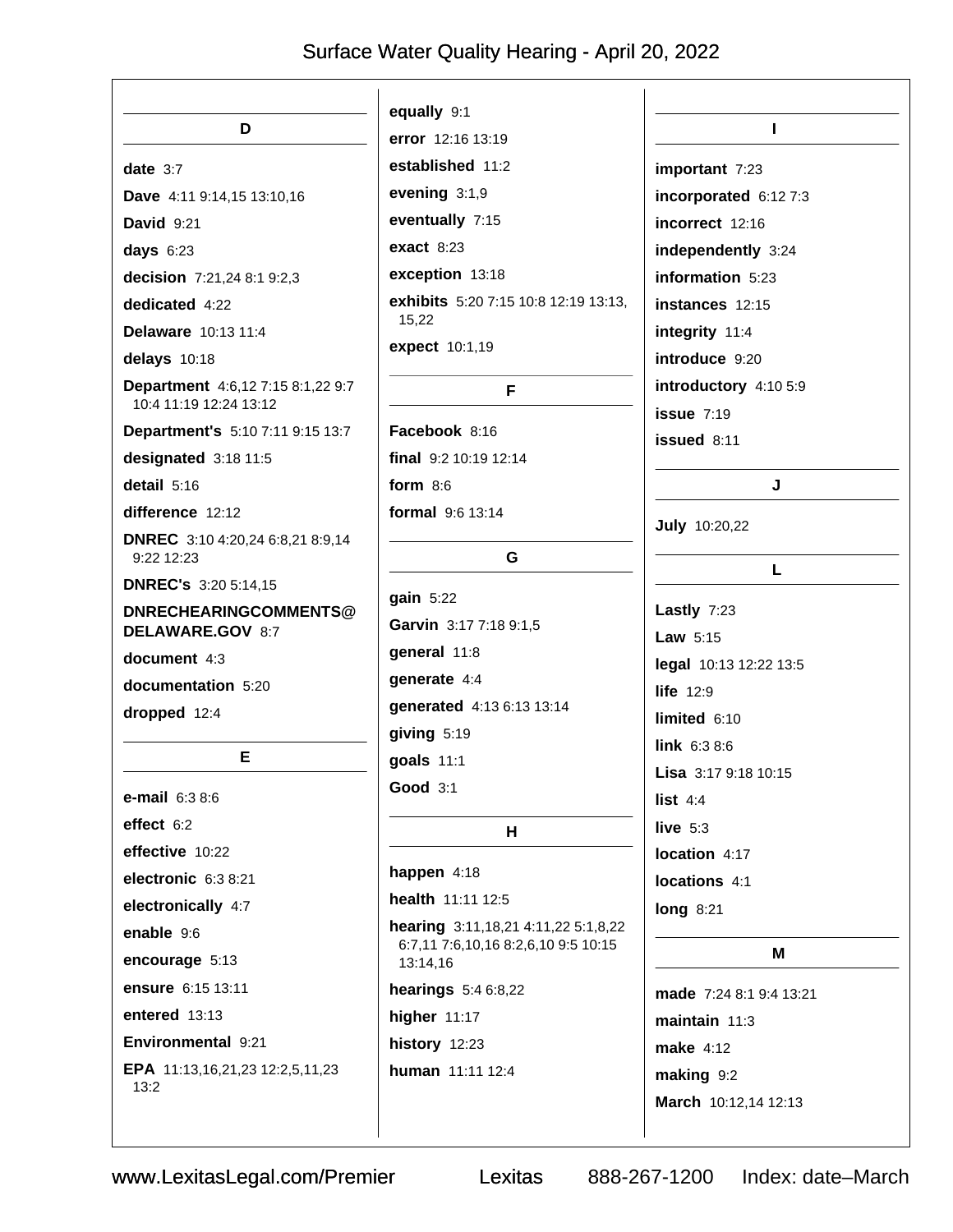| match 10:24 11:23 12:2,11          |                                             |                                                                 |
|------------------------------------|---------------------------------------------|-----------------------------------------------------------------|
| matching 12:22                     | persons 6:24<br>pertinent 6:11              | Q                                                               |
| matter 4:14,23 5:7 6:10,12,18 7:22 | physical 4:2 8:9 11:3                       |                                                                 |
| 8:12 9:2,8                         | place 6:8 10:21                             | quality 3:13 9:22 10:6,23 11:1                                  |
| mechanism 9:6                      | platform 3:10                               | R.                                                              |
| mechanisms $5:248:21$              | platforms 8:15                              |                                                                 |
| media $8:15$                       |                                             | <b>read</b> 12:20                                               |
| members $5:2,5$                    | policies 11:8                               | ready 3:3 9:17                                                  |
| mentioned 13:23                    | pollutants 11:14,16,18,20                   | reasoning 7:22                                                  |
| messaging 8:17                     | Postal 6:5 8:8,20                           | receipt $7:4$                                                   |
| microphone 9:14                    | posted 4:22 5:21 13:16                      | received 4:23 6:9 7:14 8:19,22                                  |
| minor 12:18                        | posting 13:23                               | recommendations 11:13,17 12:11                                  |
| multiple 12:2                      | prepare 4:17                                | recommended 11:21,24 12:3,6,9<br>13:3                           |
|                                    | preregistered 5:6                           |                                                                 |
| N                                  | preregistration 5:1                         | record 4:6,13 5:4,11 6:6,13,18 7:4,6,<br>10,12 10:9,15 13:12,14 |
| <b>names</b> 12:1,2                | present 4:16                                | reduced 11:15                                                   |
| Nonyphenol 12:10                   | presentation 4:13 5:10,18 9:16,19<br>13:4,7 | referenced 12:17                                                |
| note 6:6 7:23                      | previously 6:1 8:11                         | reflect $5:5$                                                   |
| <b>noted</b> 8:13,21               | prior 9:1                                   | <b>Reg 3:13</b>                                                 |
| <b>notice</b> 10:14                | proceed 9:17                                | regard 7:11 8:2,4                                               |
| notices 8:11                       | proceeding 6:23                             | register 10:13,20 12:13                                         |
|                                    | proceedings 3:4,19 4:18 5:13 6:19           | regular 6:4                                                     |
| O                                  | process 7:20                                | regulation 10:12 11:9,10 12:13,15                               |
| offer 5:3 6:1,16                   | promulgation 10:1,11                        | regulations 10:19,21                                            |
| offered 11:15                      | propose 12:6,14                             | regulatory 3:12 5:7,17,21 6:14 8:3                              |
| officer 3:18                       | proposed 3:13 7:11 9:7 10:6,12              | 9:4                                                             |
| Officer's 7:16                     | 11:10,24 12:13,21 13:15                     | related 5:20                                                    |
| official 7:7                       | proposing $12:8$ 13:13                      | remain 6:2,7,20,22                                              |
|                                    | protect 11:6                                | <b>remarks</b> 4:10 5:9                                         |
| open 6:20,22                       | protocols 3:21 5:1 6:7                      | remember 8:18                                                   |
| opportunity 7:1                    | provide 3:10                                | <b>Report 7:16</b>                                              |
| order 6:15 7:20,21                 | <b>public</b> 3:11 5:2,5,22 6:8 8:10 9:8,9, | reporter 4:15                                                   |
| outreach 12:24                     | 11 10:10,14                                 | reporter's 7:7                                                  |
| P                                  | published 10:12,20                          | representative 9:15                                             |
|                                    | purpose 7:9                                 | required 5:2                                                    |
| parameter 5:8                      | pursuant 3:20 4:19,24                       | requirement 4:19                                                |
| participating 3:23                 | put 10:9                                    | requirements 11:7 12:22                                         |
| pending 3:12 5:16 8:3              |                                             | respective 3:24 4:16                                            |
|                                    |                                             |                                                                 |
|                                    |                                             |                                                                 |